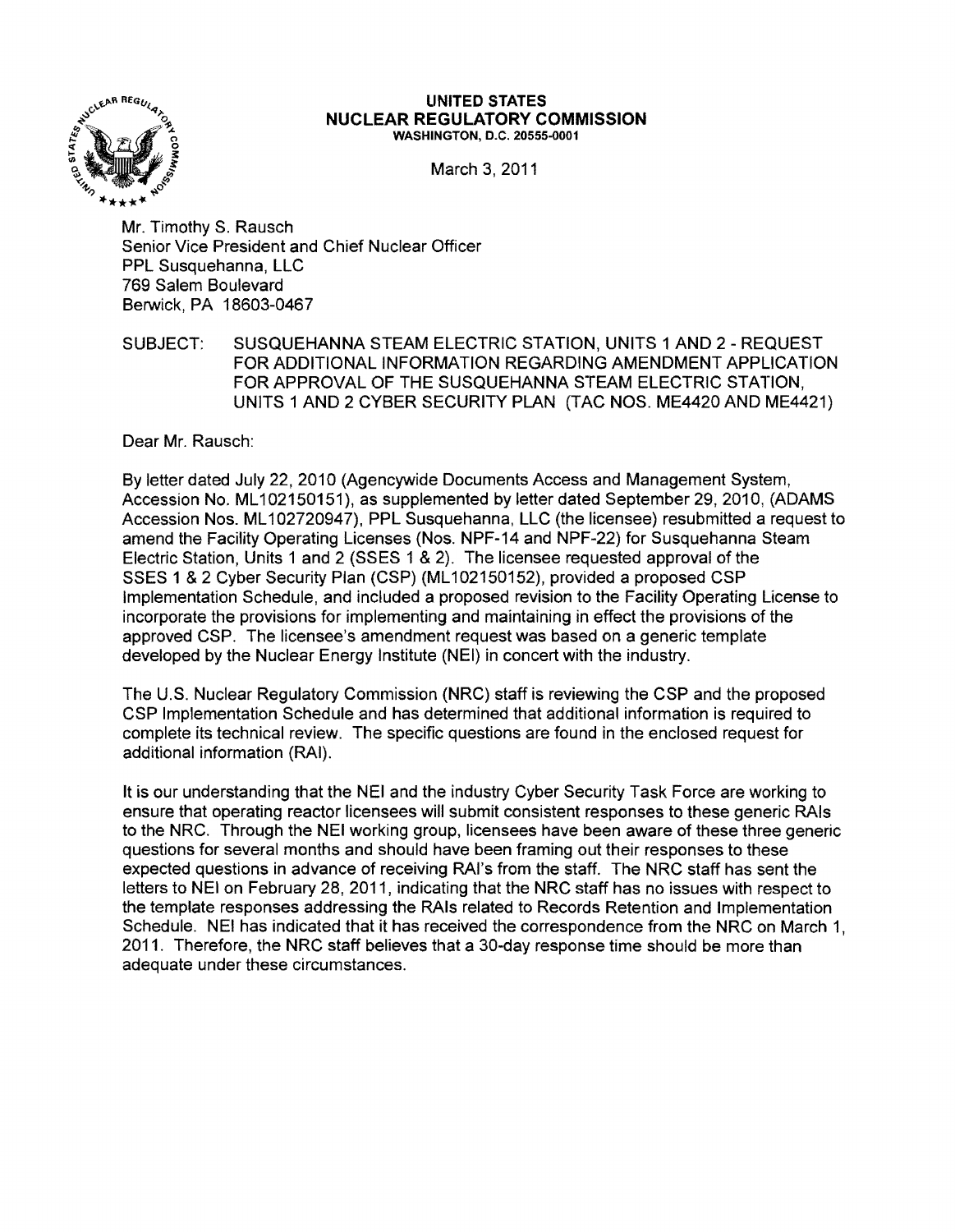T. S. Rausch - 2

Please provide the supplemental submission with the responses to the enclosed RAls within 30 days from the date of this letter.

Please contact me at (301) 415-3308 if you have any questions.

Sincerely,

BKVaidys

Bhalchandra K. Vaidya, Project Manager Plant Licensing Branch 1-1 Division of Operating Reactor Licensing Office of Nuclear Reactor Regulation

Docket Nos. 50-387 and 50-388

Enclosure: As stated

cc w/encl: Distribution via Listserv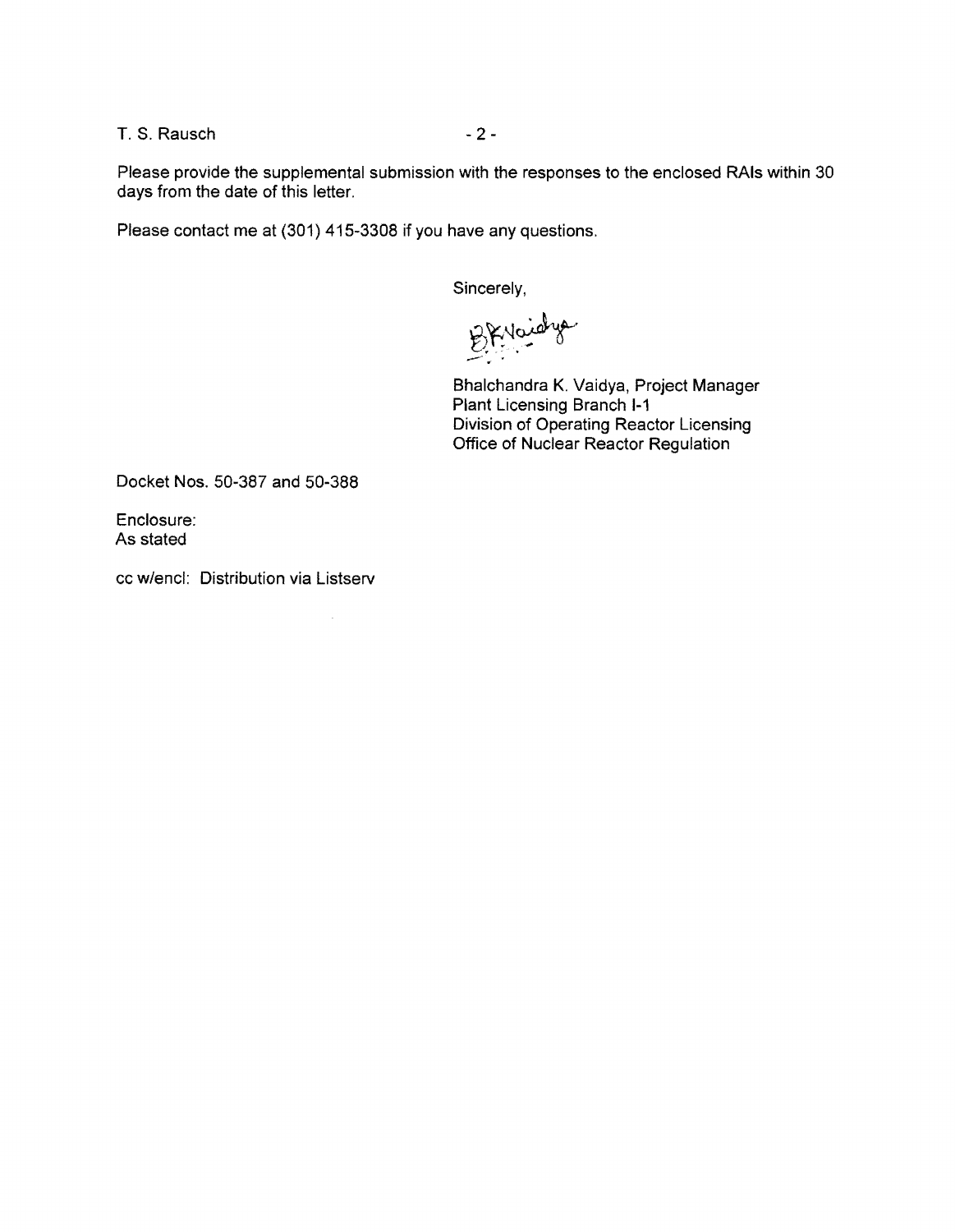# REQUEST FOR ADDITIONAL INFORMATION (RAI)

# REGARDING LICENSE AMENDMENT REQUEST FOR THE CYBER SECURITY PLAN

### **PPL SUSQUEHANNA, LLC**

# ALLEGHENY ELECTRIC COOPERATIVE, INC.

### SUSQUEHANNA STEAM ELECTRIC STATION, UNITS 1 AND 2

# DOCKET NOS. 50-387 AND 388

# **RAI 1: Records Retention**

Title 10 of the Code of Federal Regulations (10 CFR) Section 73.54(c)(2) requires licensees to design a cyber security program to ensure the capability to detect, respond to, and recover from cyber attacks. Furthermore, 10 CFR 73.54(e)(2)(i) requires licensees to maintain a Cyber Security Plan (CSP) that describes how the licensee will maintain the capability for timely detection and response to cyber attacks. The ability for a licensee to detect and respond to cyber attacks requires accurate and complete records and is further supported by 10 CFR 73.54(h), which states that the licensee shall retain all records and supporting technical documentation required to satisfy the requirements of 10 CFR 73.54 as a record until the Commission terminates the license for which the records were developed, and shall maintain superseded portions of these records for at least 3 years after the record is superseded, unless otherwise specified by the Commission.

The licensee's CSP in Section 4.13 states that Critical Digital Asset (CDA) audit records and audit data (e.g., operating system logs, network device logs) are retained for a period of time that is less than what is required by 10 CFR 73.54(h).

Explain the deviation from the 10 CFR 73.54(h) requirement to retain records and supporting technical documentation until the Commission terminates the license (or to maintain superseded portions of these records for at least 3 years) and how that meets the requirements of 10 CFR 73.54.

# **RAI 2: Implementation Schedule**

The regulation at 10 CFR 73.54, "Protection of digital computer and communication systems and networks," requires licensees to submit a CSP that satisfies the requirements of this section for Commission review and approval. Furthermore, each submittal must include a proposed implementation schedule and the implementation of the licensee's cyber security program must be consistent with the approved schedule. 10 CFR 73.54(a) requires licensees to provide high assurance that digital computer and communication systems and networks are adequately protected against cyber attacks, up to and including the design-basis threat (DBT). The completion of several key intermediate milestones (Items (a) through (g) below) would demonstrate progress toward meeting the requirements of 10 CFR 73.54. The Nuclear Regulatory Commission (NRC) staff's expectation is that the key intermediate milestones will be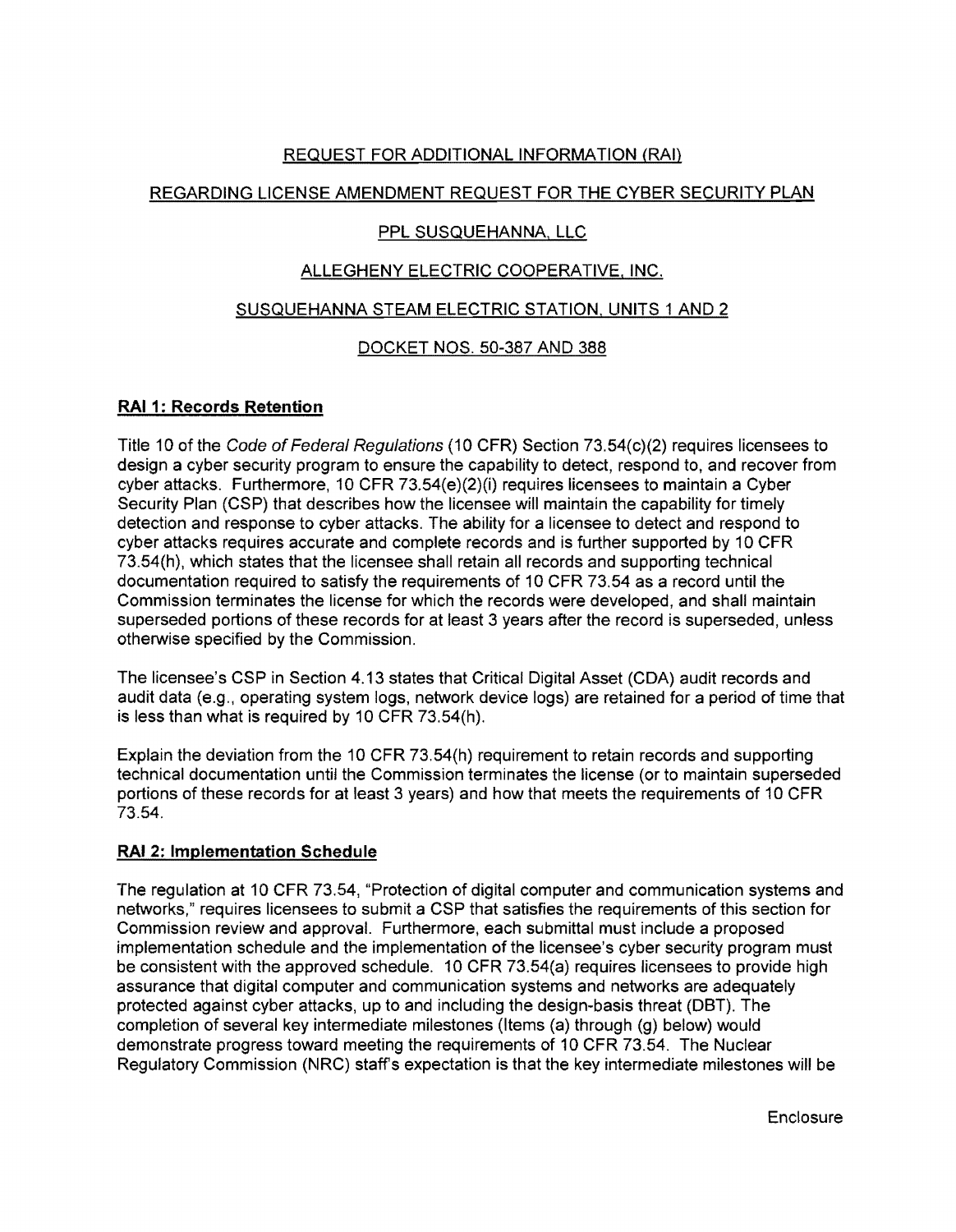completed in a timely manner, but no later than December 31,2012. The key CSP implementation milestones are as follows:

- (a) Establish, train and qualify Cyber Security Assessment Team, as described in Section 3.1.2, "Cyber Security Assessment Team," of the CSP.
- (b) Identify Critical Systems and CDAs, as described in Section 3.1.3, "Identification of Critical Digital Assets," of the CSP.
- (c) Implement cyber security defense-in-depth architecture by installation of deterministic one-way devices, as described in Section 4.3, "Defense-In-Depth Protective Strategies" of the CSP.
- (d) Implement the management, operational and technical cyber security controls that address attacks promulgated by use of portable media, portable devices, and portable equipment as described in Appendix D Section 1.19 "Access Control for Portable and Mobile Devices," of Nuclear Energy Institute (NEI) 08-09, Revision 6.
- (e) Implement observation and identification of obvious cyber related tampering to existing insider mitigation rounds as described in Appendix E Section 4.3, "Personnel Performing Maintenance and Testing Activities," and Appendix E Section 10.3, "Baseline Configuration" of NEI 08-09, Revision 6.
- (f) Identify, document, and implement cyber security controls to physical security target set CDAs in accordance with Section 3.1.6, "Mitigation of Vulnerabilities and Application of Cyber Security Controls," of the CSP.
- (g) Ongoing monitoring and assessment activities will commence for those target set CDAs whose security controls have been implemented, as described in Section 4.4, "Ongoing Monitoring and Assessment," of the CSP.
- (h) Full implementation of the CSP for all safety, security, and emergency preparedness functions.

Provide a revised CSP implementation schedule that identifies the appropriate milestones, completion dates, supporting rationale, and level of detail to allow the NRC to evaluate the licensee's proposed schedule and associated milestone dates which include the final completion date. It is the NRC's intention to develop a license condition incorporating your revised CSP implementation schedule containing the key milestone dates.

# **RAI 3: Scope of Systems**

10 CFR 73.S4(a) requires licensees to provide high assurance that digital computer and communication systems and networks are adequately protected against cyber attacks, up to and including the DBT as described in 10 CFR 73.1. In addition, 10 CFR 73.S4(a)(1) states that the licensee shall protect digital computer and communication systems and networks associated with: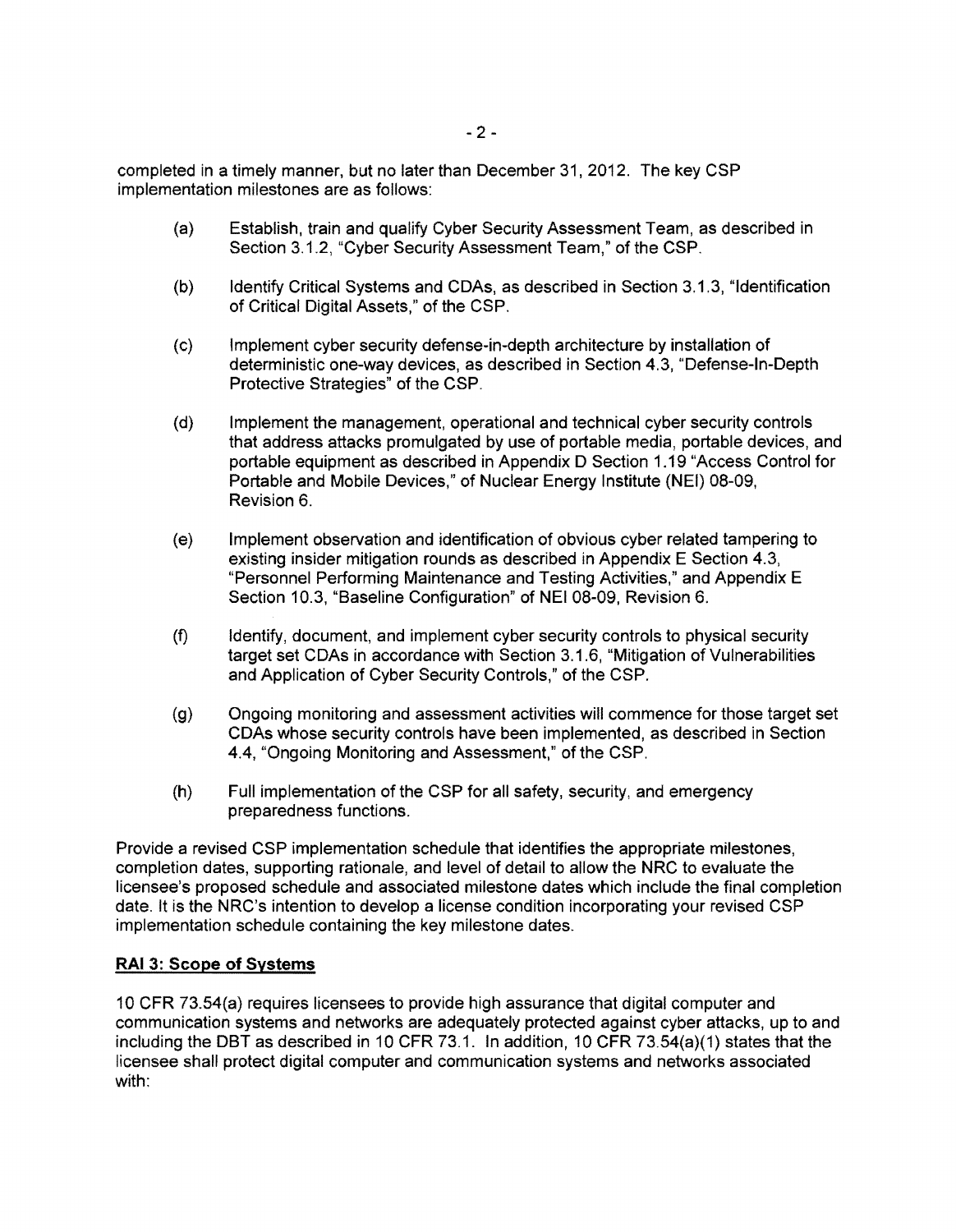- (i) Safety-related and important-to-safety functions;
- (ii) Security functions;
- (iii) Emergency preparedness functions, including offsite communications; and
- (iv) Support systems and equipment which, if compromised, would adversely impact safety, security, or emergency preparedness functions.

Subsequent to the issuance of the cyber security rule, the NRC stated that 10 CFR 73.54 should be interpreted to include structures, systems, and components (SSCs) in the balance of plant (BOP) that have a nexus to radiological health and safety (Agencywide Documents Access and Management System (ADAMS) Accession No. **ML**103490344, dated November 19, 2010). The SSCs in the **BOP** are those that could directly or indirectly affect reactivity of a nuclear power plant and could result in an unplanned reactor shutdown or transient and are, therefore, within the scope of important-to-safety functions described in 10 CFR 73.54(a)(1). Furthermore, the NRC issued a letter to NEI dated January 5, 2011 (ADAMS Accession No. **ML**103550480) that provided licensees with additional guidance on one acceptable approach to comply with the Commission's policy determination.

Explain how the scoping of systems provided by licensee's CSP meets the requirements of 10 CFR 73.54 and the additional guidance provided by the NRC.